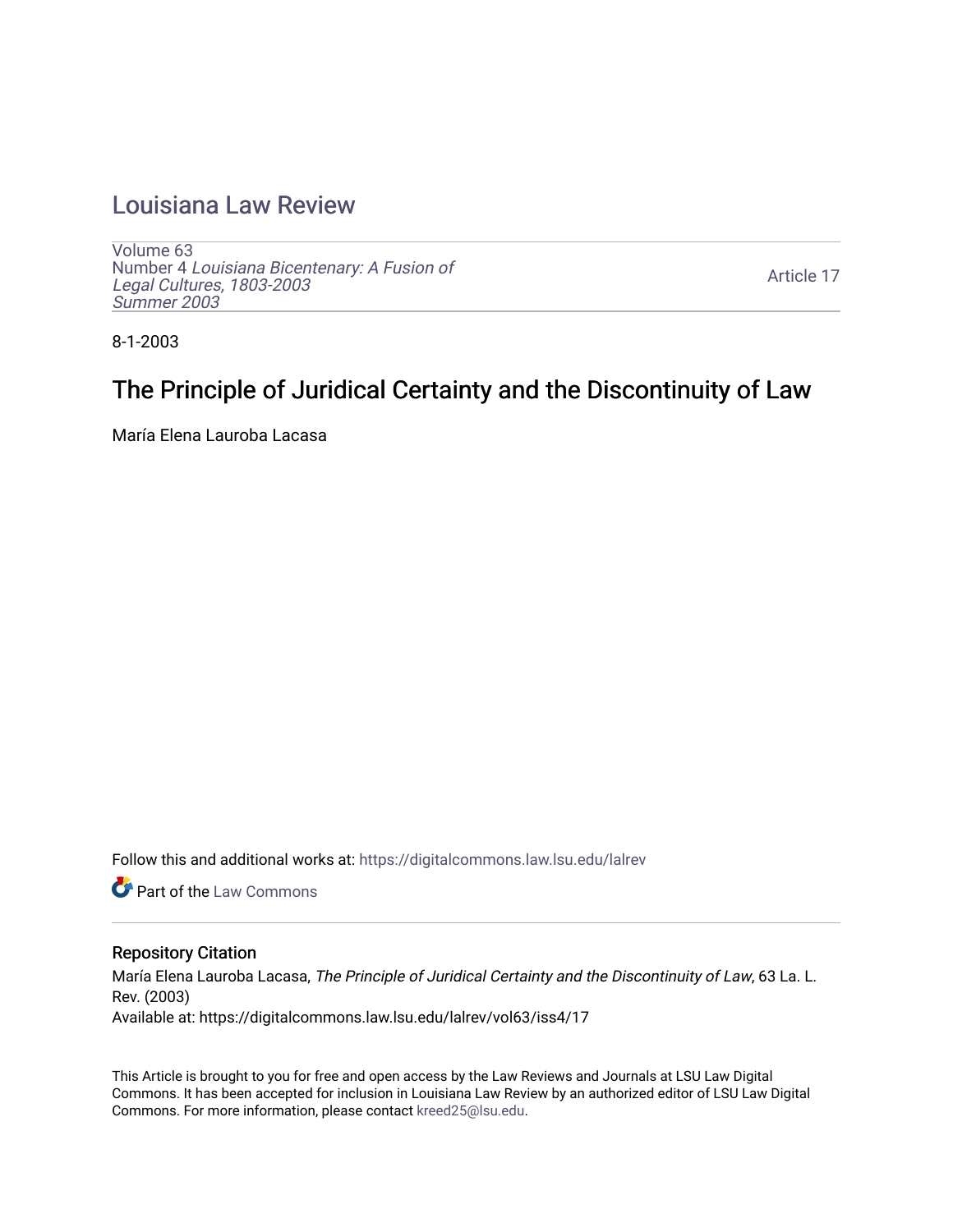## **The Principle of Juridical Certainty and the Discontinuity of Law\***

### *MariaElenaLauroba Lacasa\*"*

#### TABLE OF CONTENTS

| I. Introduction. The Juridical Certainty as an Explicit<br>Principle of the 1978 Spanish Constitution 1241                                                        |
|-------------------------------------------------------------------------------------------------------------------------------------------------------------------|
| II. Certainty as an Objective Demand of Knowing the<br>Legality $\ldots \ldots \ldots \ldots \ldots \ldots \ldots \ldots \ldots \ldots \ldots \ldots \ldots 1242$ |
|                                                                                                                                                                   |
| B. The End of the Effect of a Law. $\dots \dots \dots \dots \dots \dots \dots 1242$                                                                               |
| C. Succession of Laws. Retroactivity and the Transitory                                                                                                           |
| III. The Juridical Certainty as Predictability of Judicial                                                                                                        |
| IV. Certainty and Change: the Social Reality of Art. 3.1 SC 1243                                                                                                  |
|                                                                                                                                                                   |

#### I. INTRODUCTION. THE JURIDICAL CERTAINTY **AS AN** EXPLICIT PRINCIPLE OF THE 1978 SPANISH CONSTITUTION

Juridical certainty is shaped as an explicit concept in the 1978 Spanish Constitution (SC). The preamble refers to it as the guiding principle of the entire legal order, a fundamental legal instrument for achieving the higher values of the system, and even an intermediate value that is to be followed in order to guarantee the consistency of the legal system.

Juridical certainty is a sum of certainty and legality, hierarchy and normative publicity, interdiction of the arbitrary, and absence of the

Copyright 2004, **by LOUISIANA LAW REVIEW.** 

**<sup>\*</sup>** Thi is an abstract from *El principio de seguridad juridica y la discontinuidaddelderecho.* The authenticity ofthis article was ascertained only **by**  the author.

**<sup>\*\*</sup>** Professor, Secretary General, University of Barcelona.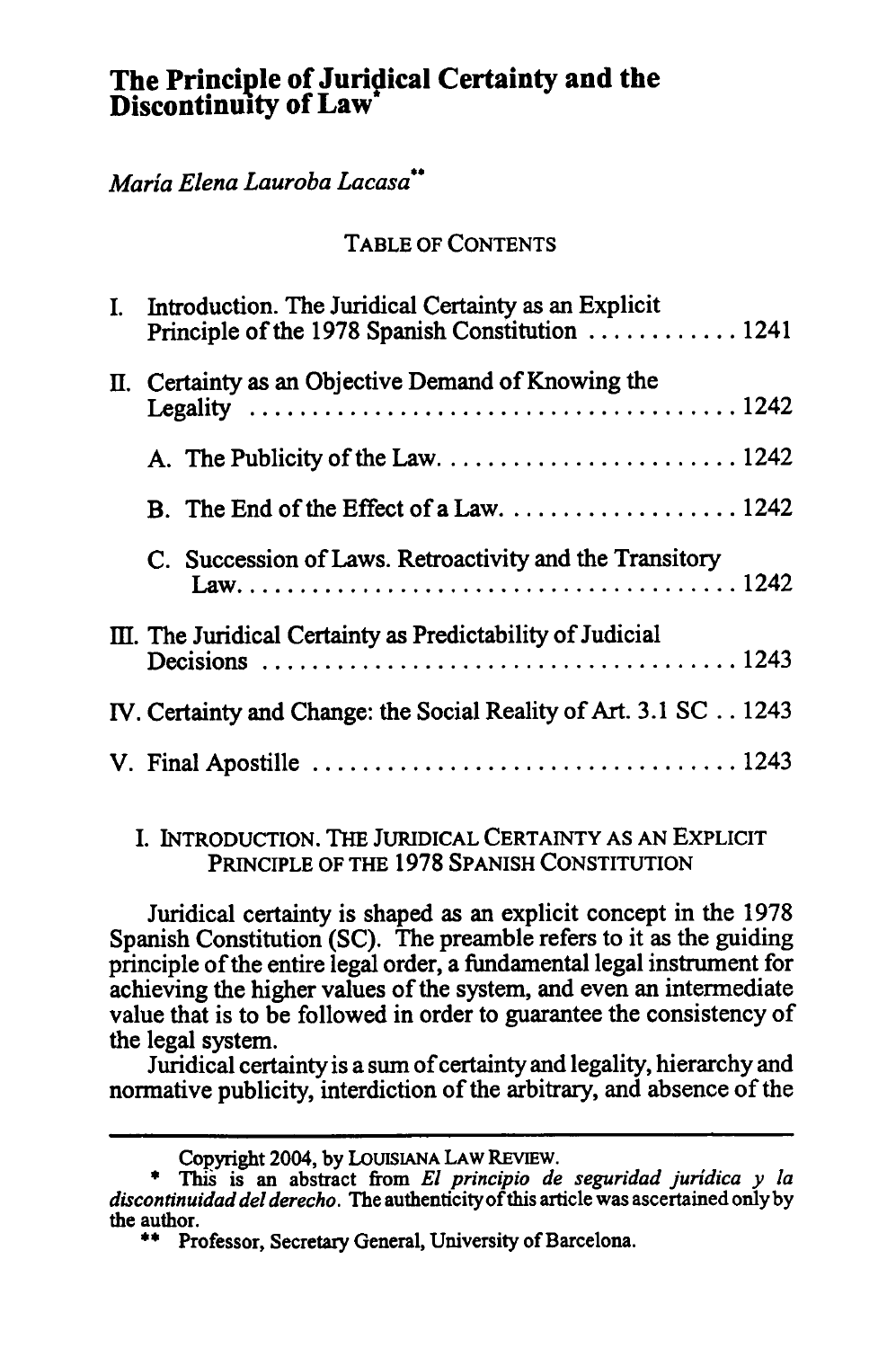retroactivity of the less favorable. The sum of these principles allows it to freely promote justice and equity.

#### HI. CERTAINTY AS AN OBJEcTIVE DEMAND OF KNOWING THE LEGALITY

Lawmakers must establish the time during which a law is in force, starting with the moment that the law comes into effect and the moment it loses its effects. Thus, this section analyses art. 2 CC, which sets the chronology of the norms and describes the problems that cause a bad technical regulation.

#### *A. The Publicityofthe Law.*

Art. 2.1 CC: "A law comes into effect twenty days after its complete publication in the Official Gazette, if the norm itself does not stipulate otherwise."

#### *B. The End ofthe Effect ofaLaw.*

There are several mechanisms that cause a norm to lose its effect. These are: abolition, as the main technique; nullity, in direct relation with its being declared unconstitutional; loss of validity, and suspension.

## *C. Succession ofLaws. Retroactivityandthe TransitoryLaw.*

The next question is how to set the succession of the norms, and exactly what law needs to be applied, in order to avoid conflicts between repealed and repealing laws. The answer is found in art. 2.3 CC: "Unless it stipulates differently, the norm will not be applied retroactively." The legislator can, however, give a law retroactive effect in certain circumstances, as long as it does not conflict with the limitations provided in the Constitution. Two concepts must be developed: 1) the operated retroactivity, distinguishing between maximum, medium and minimum retroactivity, and 2) the limitations provided by constitution. Art. 9.3 SC bans the retroactivity of the nonfavorable penalty provisions. To better understand this, art. 9.3 must be corroborated with art. 25.1 of the Constitution which stipulates that "no one can be convicted for actions which, at the time they were committed, did not constitute crime, misdemeanor or administrative offense, according to the law in effect at that time." Art. 9.3 also bans the retroactivity of the provisions on restriction of individual rights (as referred to in Section 1a and 2a, Chapter 20 Title I, SC) and taxation.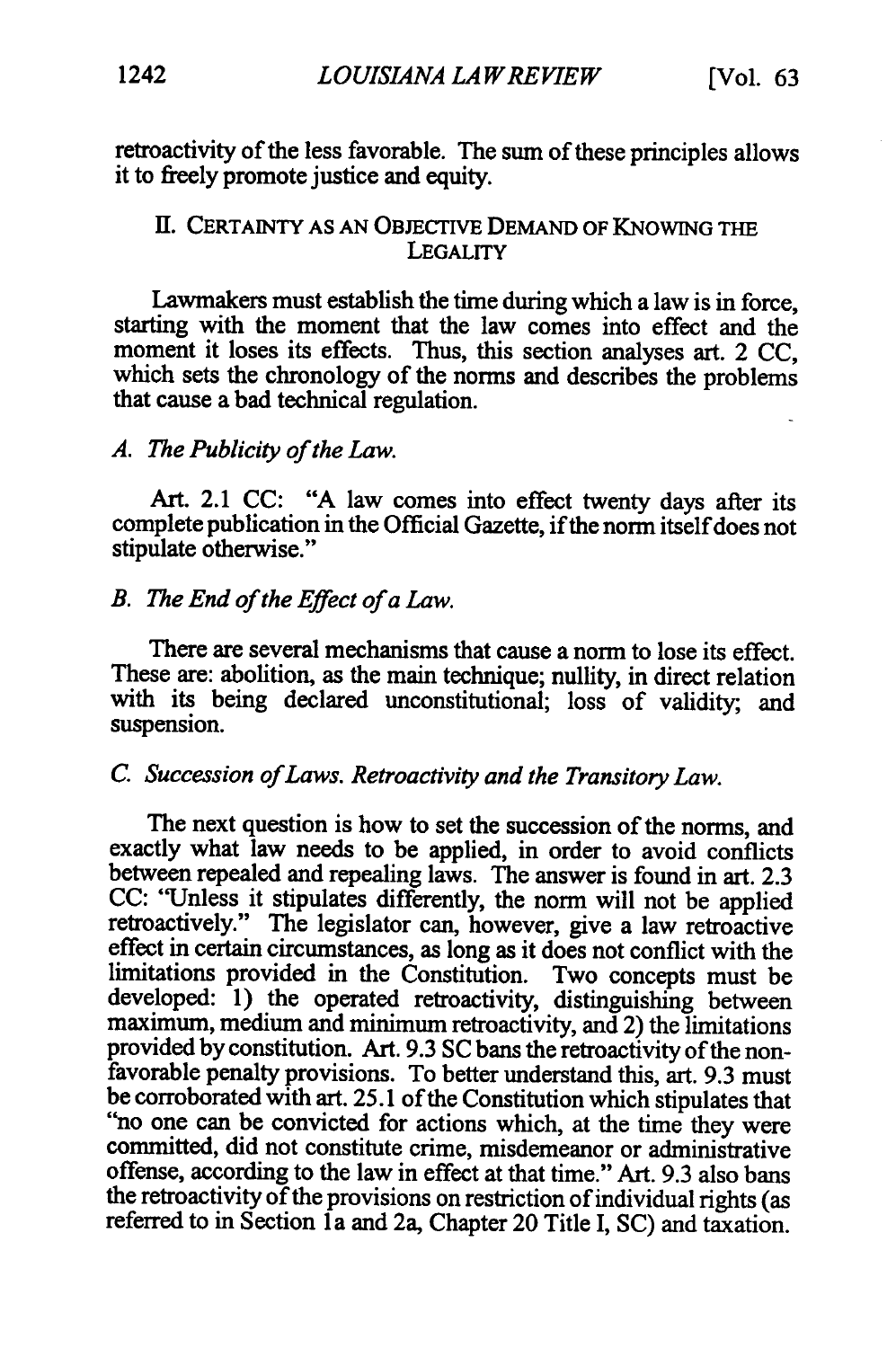The requirements of art. **9.3 SC** are practically impossible to comply with, and give birth to major difficulties in developing a law that is not vague.

#### **Ill.** THE JURIDICAL CERTAINTY **AS** PREDICTABILITY OF **JUDICIAL DECISIONS**

What needs to be established next, is resolving whether jurisprudence is a source of law or not. Art. 1.6  $S\overline{C}$  sets that jurisprudence will complete the legal system as a complementary element and not as a basic one. Laws are to be created **by** a central legislature, and the court will apply the law to particular cases. Nevertheless, court decisions have played a very important role in certain fields, such as torts. Art. 117 of the constitution sets that judges are subjected only to the law, denying the mandatory effect of the jurisprudence. The fact that this concept applies to the decisions of inferior courts is unquestionable. A judge can however give different, yet valid, decisions. This has raised certain problems, since the prejudiced parties have invoked the violation of art. 14 SC regarding the right to equity. **A** new doctrine has been developed to relate the juridical certainty to the change of criteria. This doctrine is focused upon a court's ability to rule in accordance to its previous decisions. A different opinion of the court must not be arbitrary, but strongly motivated.

#### **IV.** CERTAINTY AND CHANGE: THE SOCIAL REALITY OF ART. **3.1**  SC

The principle of juridical certainty must be understood as an instrument that consolidates the liberty of the legislator, and not as an obstacle in reforming the norms. Laws must be interpreted according to the social reality they are to be applied to. Preservation of the juridical certainty only imposes that the changes be based on those elements and not on the discretion of the legislator or the court.

#### V. **FINAL** APOSTILLE

We can conclude our exposition **by** saying that juridical certainty promotes justice and liberty. Since juridical certainty is an existential certainty, several jurists have qualified as unconstitutional the provisions that come in conflict with the values protected **by** the Spanish Constitution.